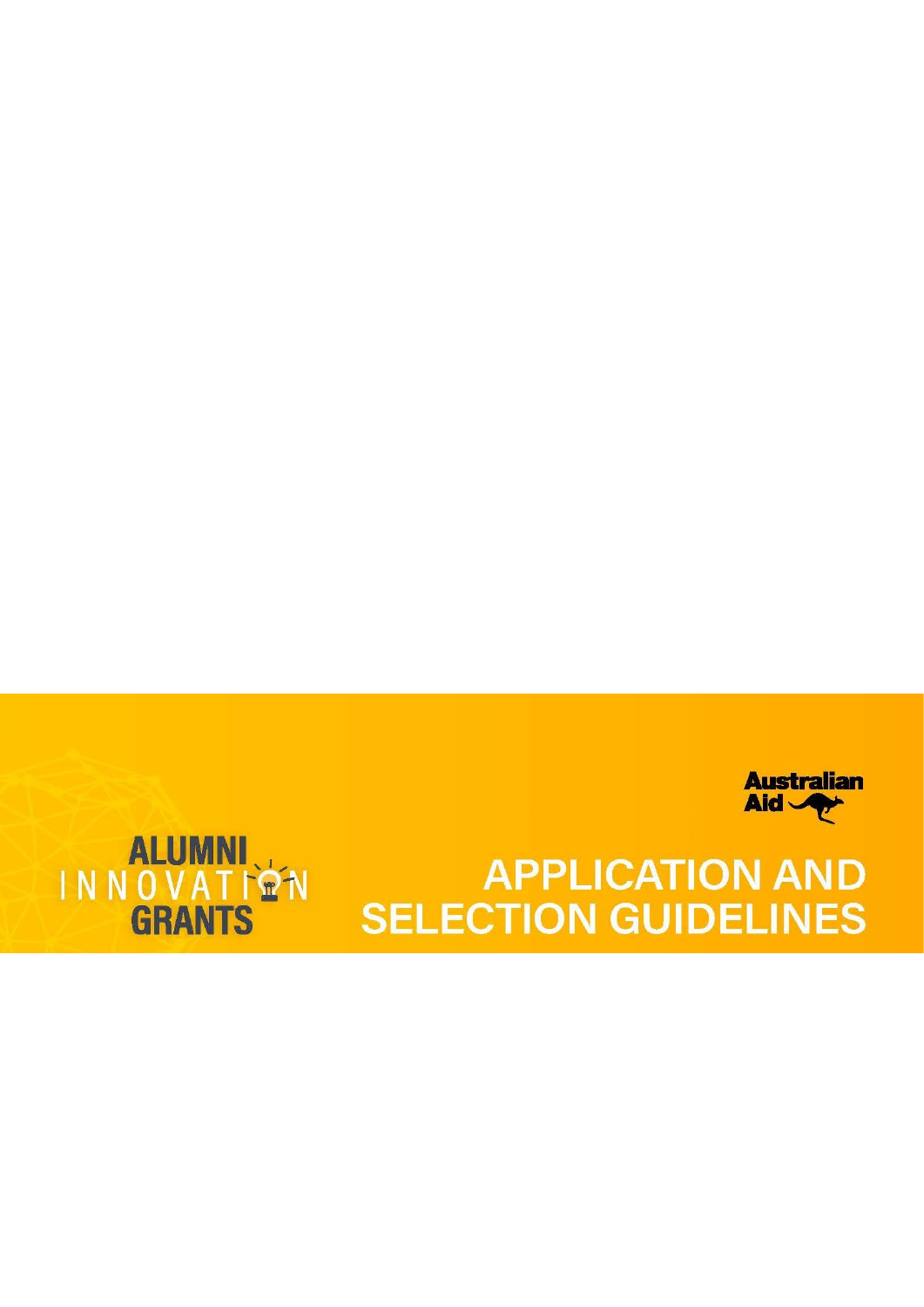Laos Australia Institute

#### **Contents**

| 1.  |  |
|-----|--|
| 2.  |  |
| 3.  |  |
| 4.  |  |
| 5.  |  |
| 6.  |  |
| 7.  |  |
| 8.  |  |
| 9.  |  |
| 10. |  |
| 11. |  |
| 12. |  |
| 13. |  |
| 14. |  |
| 15. |  |
| 16. |  |
| 17. |  |
| 18. |  |
| 19. |  |
| 20. |  |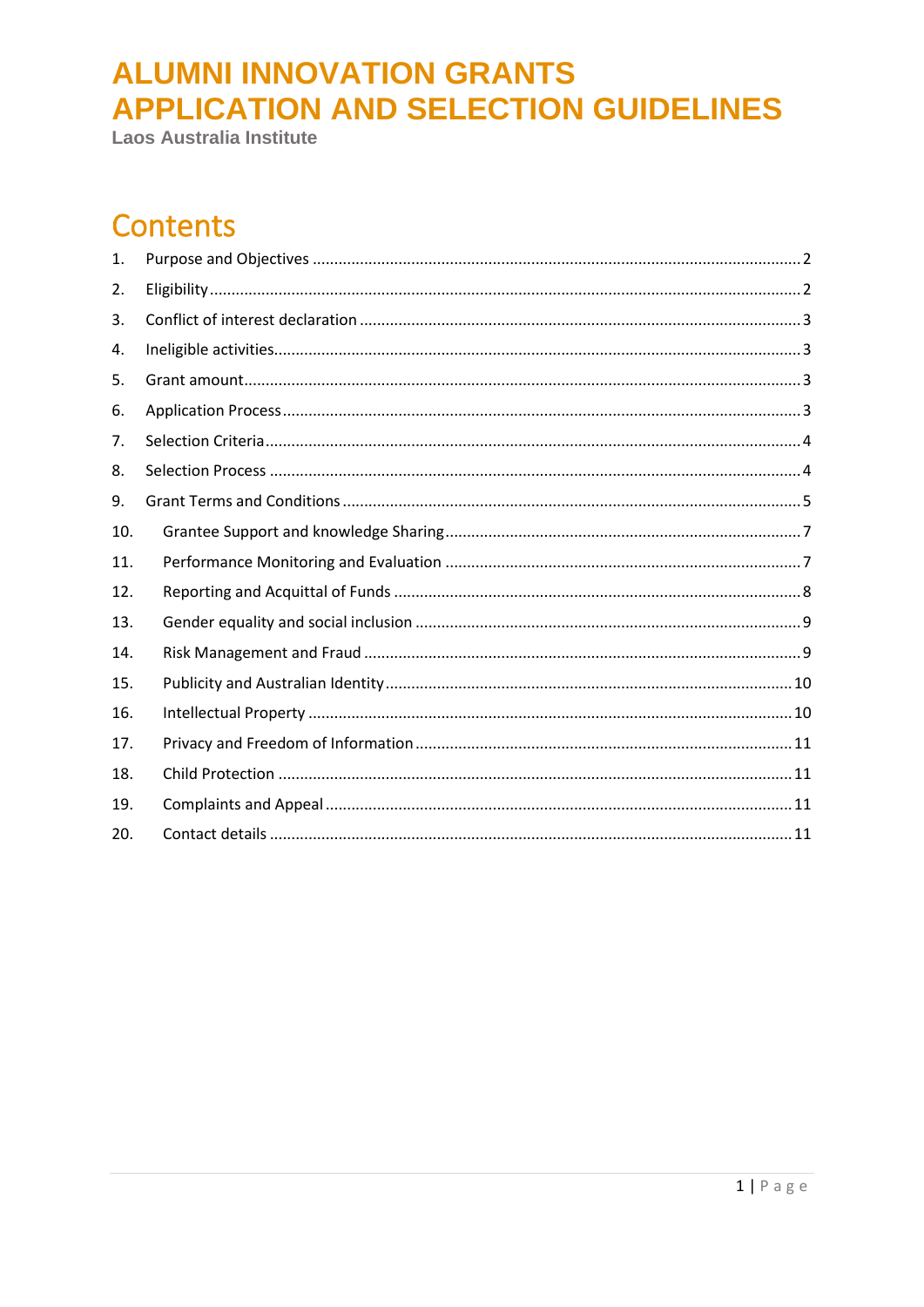**Laos Australia Institute**

### <span id="page-2-0"></span>1.Purpose and Objectives

Promoting and supporting health, economic security and social stability are the key objectives of the Australian Government's commitment to Lao PDR in wake of the COVID-19 pandemic as detailed in the *[Laos COIVD-19 Development Response Plan](https://www.dfat.gov.au/sites/default/files/covid-response-plan-laos.pdf)*.

Furthermore, 2022 is the year Laos and Australia celebrate the 70<sup>th</sup> anniversary of our uninterrupted diplomatic relations. To commemorate this important milestone, the Alumni Innovation Grants 4 will expand to include projects that promote bilateral cooperation as well as the rich cultural, social and economic relations of the two nations.

Hence, the Alumni Innovation Grants round 4 will consider projects under in the themes of:

- 1. Lao-Australian bilateral cooperation, including cultural, social and economic relations of the two nations,
- 2. health security,
- 3. poverty reduction, and
- 4. economic recovery

Depending on the specific requirements of each project, AIG4 grantees may receive up to AUD20,000, with implementation up to 6 months duration.

The objectives of the Alumni Innovation Grants (AIG) are:

- to promote Lao-Australian bilateral cooperation, including cultural, social and economic relations of the two nations
- to provide a much-needed funds in a timely manner which support alumni to utilise their skills and knowledge in response to the ongoing COVID-19 crisis
- to support initiatives that benefit communities that may be negatively impacted by COVID-19
- to develop, maintain and strengthen professional linkages and partnerships between alumni and the Australian government, and Australian businesses, organisations and educational institutions
- to connect alumni to each other across disciplines and professions, organisations and institutions, and geographic areas to share good practice and create opportunities for collaboration.

# <span id="page-2-1"></span>2.Eligibility

The AIG is open to all Laos Australia Alumni, Laos Australia National Alumni and Disability Inclusive Development Alumni as well as private fee-paying alumni who have graduated from a recognised Australian tertiary institution.

Alumni can apply as individuals or as part of a group of up to three alumni.

We encourage all alumni to apply, and we strongly encourage alumni with disability, alumni from remote regions, LGBTIQ+ alumni, women alumni and alumni from other marginalised groups to apply.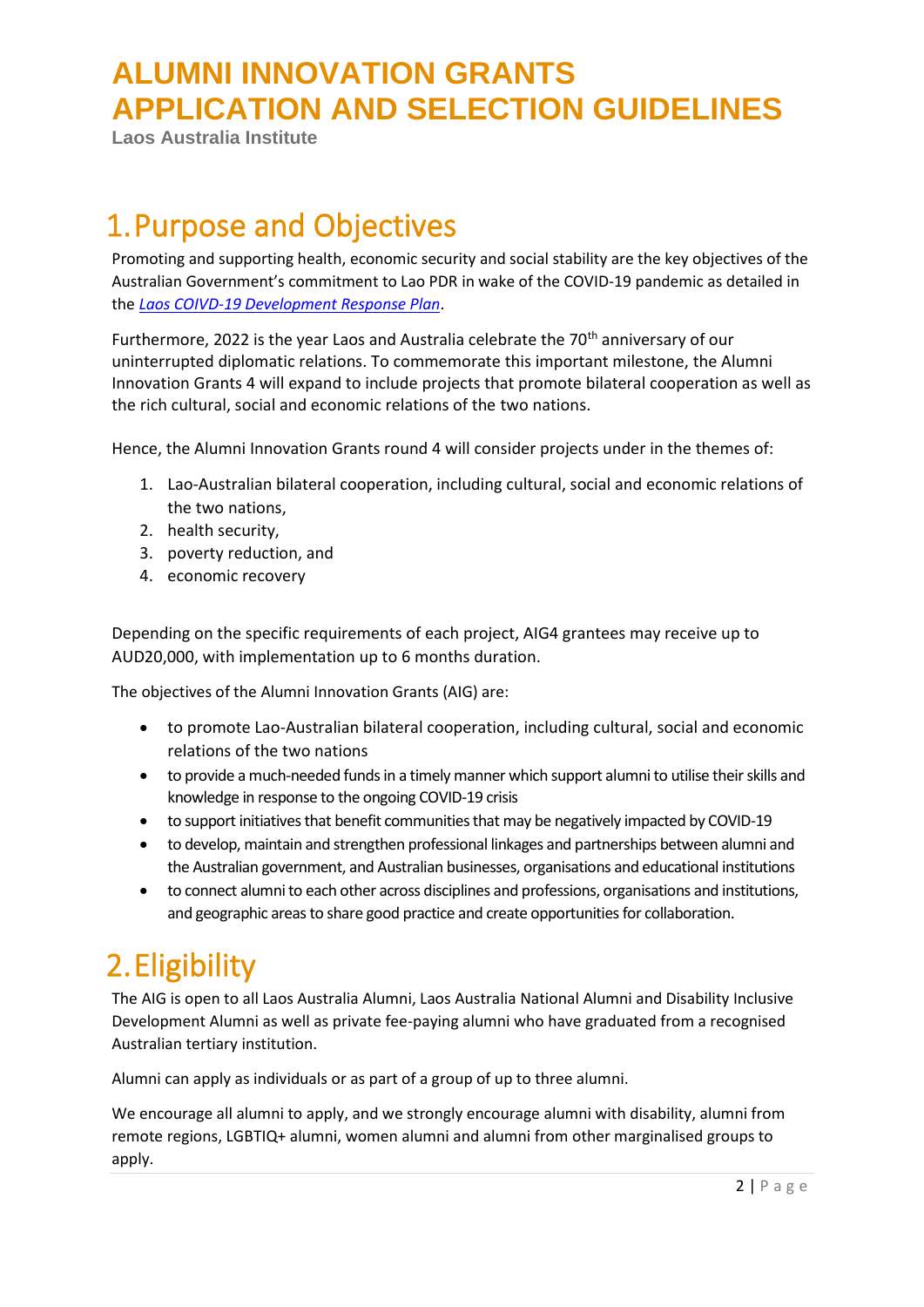**Laos Australia Institute**

### <span id="page-3-0"></span>3.Conflict of interest declaration

Conflicts of interests must be declared and will be assessed on a case-by-case basis. **Please note declaring a conflict of interest will not preclude you from receiving a grant.** Conflicts of interest can include:

- Alumni working directly for the Government of Lao PDR.
- Alumni working for the Australian Government either within the Australian Embassy or on an Australian Government funded program
- Any other situation that may be deemed a conflict of interest

### <span id="page-3-1"></span>4.Ineligible activities

The following types of proposals will not be eligible for funding:

- Fees (i.e. tuition, enrollment, attendance) for formal studies, trainings or short courses in Laos, Australia or any other country
- Proposals which are entirely or primarily for the purchase of equipment or construction
- Proposals which, in effect, subsidies the commercial activities of an enterprise, for which the enterprise would normally be expected to invest its own funds
- Proposals where the main beneficiary of the funding is alumni

#### <span id="page-3-2"></span>5.Grant amount

The AIG Round 4 will provide grants of up to AUD 20,000 for alumni to undertake their initiative.

# <span id="page-3-3"></span>6.Application Process

LAI advertises the AIG through the LAI website and Facebook page, the Australia in Laos and Laos Australia Alumni Club (LAAC) Facebook pages, as well as via email and notification in online alumni groups to attract a range of applicants from across the alumni network.

**All applications must be received by 05:00pm on Monday, 09 May 2022**. LAI regrets that late applications cannot be accepted.

Applicants may submit more than one application, but LAI will only provide funding for one grant per applicant. If an applicant submits two different applications, that is one as an individual and one as a member of a group application, then LAI will consider both applications on a case-by-case basis.

Applications may be deemed ineligible if they are incomplete, do not include the requested documentation, are not signed, allocate too much budget to benefit alumni, or do not adequately respond to the questions in the application form. Applications will also be ineligible if we are unable to determine the alumni status of the applicant.

Applications for the Grants should be made by emailing completed documents to [alumni@laosaustraliainstitute.org](mailto:alumni@laosaustraliainstitute.org) . LAI regrets that it cannot accept applications sent via post,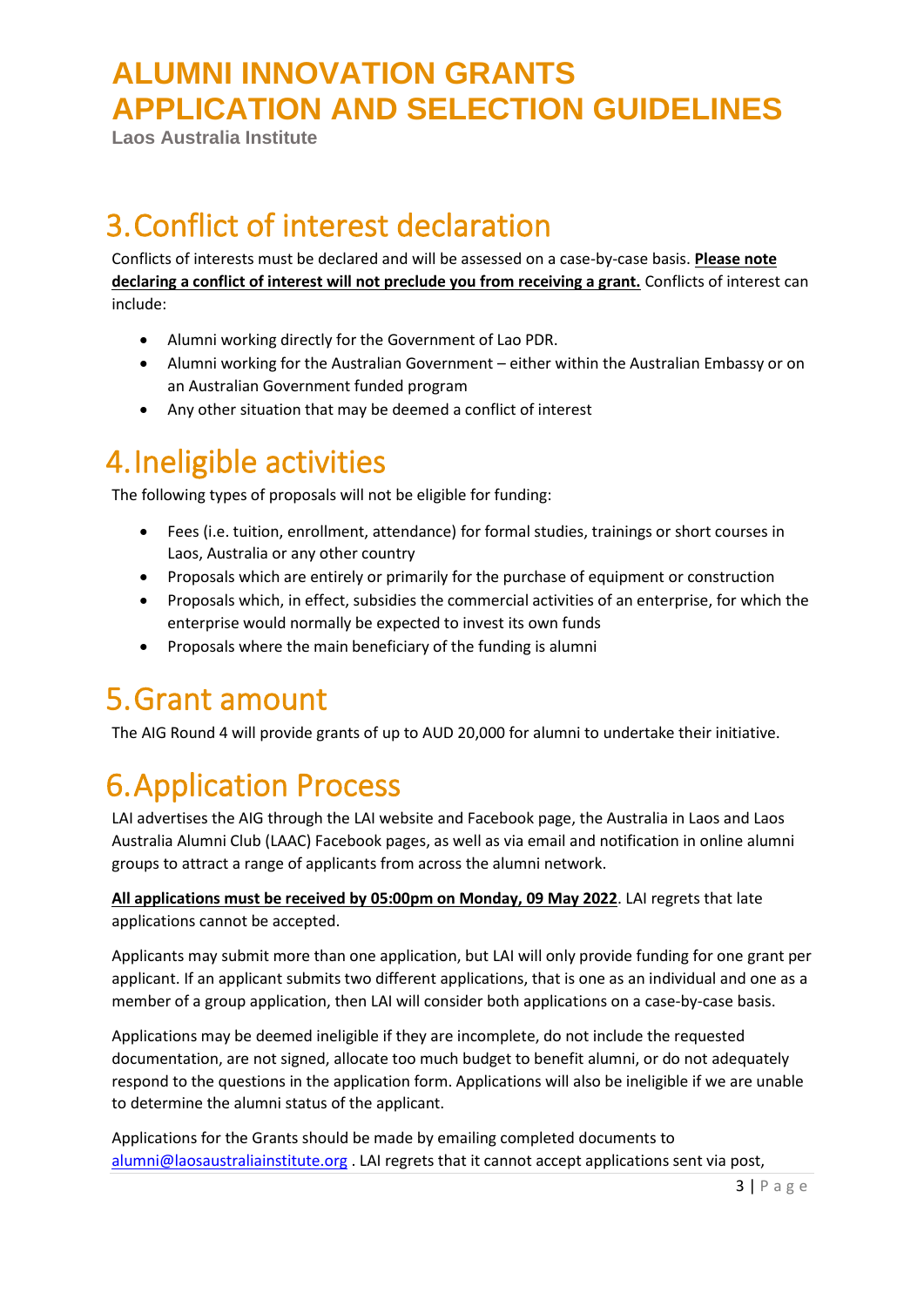**Laos Australia Institute**

however applicants with disability or limited English language capacity are encouraged to inform LAI through the above email address should you require assistance to complete your application.

Where an innovation involves a partnership with an organisation, business or other institution, applications *must include a letter of support*.

Applications must be submitted in English. Budgets should be submitted in AUD or LAK, except where they include expenses in other currencies. If using other currencies, this must be explicitly detailed in the budget form.

#### <span id="page-4-0"></span>7.Selection Criteria

Selection of AIG are competitive and merit based. Applications are assessed against the following criteria:

- 1. The innovation promotes bilateral cooperation, including cultural, social and economic relations of the two nations,
- 2. The innovation explicitly responds to one of the three key themes of the *[Laos COVID-19](https://www.dfat.gov.au/sites/default/files/covid-response-plan-laos.pdf)  [Development Response Plan](https://www.dfat.gov.au/sites/default/files/covid-response-plan-laos.pdf)* – ie Health Security, Economic Recovery or Stability
- 3. The innovation is linked to the knowledge and skills gained through the applicant's study program in Australia or Laos and/or professional experience
- 4. The innovation will have measurable outcomes. The application should specify how this impact will be measured
- 5. The innovation has a clear and realistic strategy for achieving its objectives within the stated timeframe, including enough budget and an appropriate assessment of risk
- 6. The innovation represents value for money. Value for money is defined as economy (spending less), efficiency (spending well), effectiveness (spending wisely), and equity (spending fairly). Further guidance on the DFAT's policy on value for money can be found on the Department's website [\(https://www.dfat.gov.au/aid/who-we-work-with/value-for](https://www.dfat.gov.au/aid/who-we-work-with/value-for-money-principles/Pages/value-for-money-principles)[money-principles/Pages/value-for-money-principles\)](https://www.dfat.gov.au/aid/who-we-work-with/value-for-money-principles/Pages/value-for-money-principles)
- 7. The innovation directly supports and benefits either women, people with disability, LGBTIQ+ people, ethnic minorities or other marginalised groups

**Applications partnering with Laos or Australian organisations, and applications submitted by groups of alumni will be looked upon favourably.** 

#### <span id="page-4-1"></span>8.Selection Process

The selection process for AIG consists of the following phases and stages:

#### **Phase I:**

#### *Stage 1*

LAI screens all applications received before the deadline to ensure that applications are complete and all requisite supporting documentation has been provided. Only complete applications are deemed eligible for funding.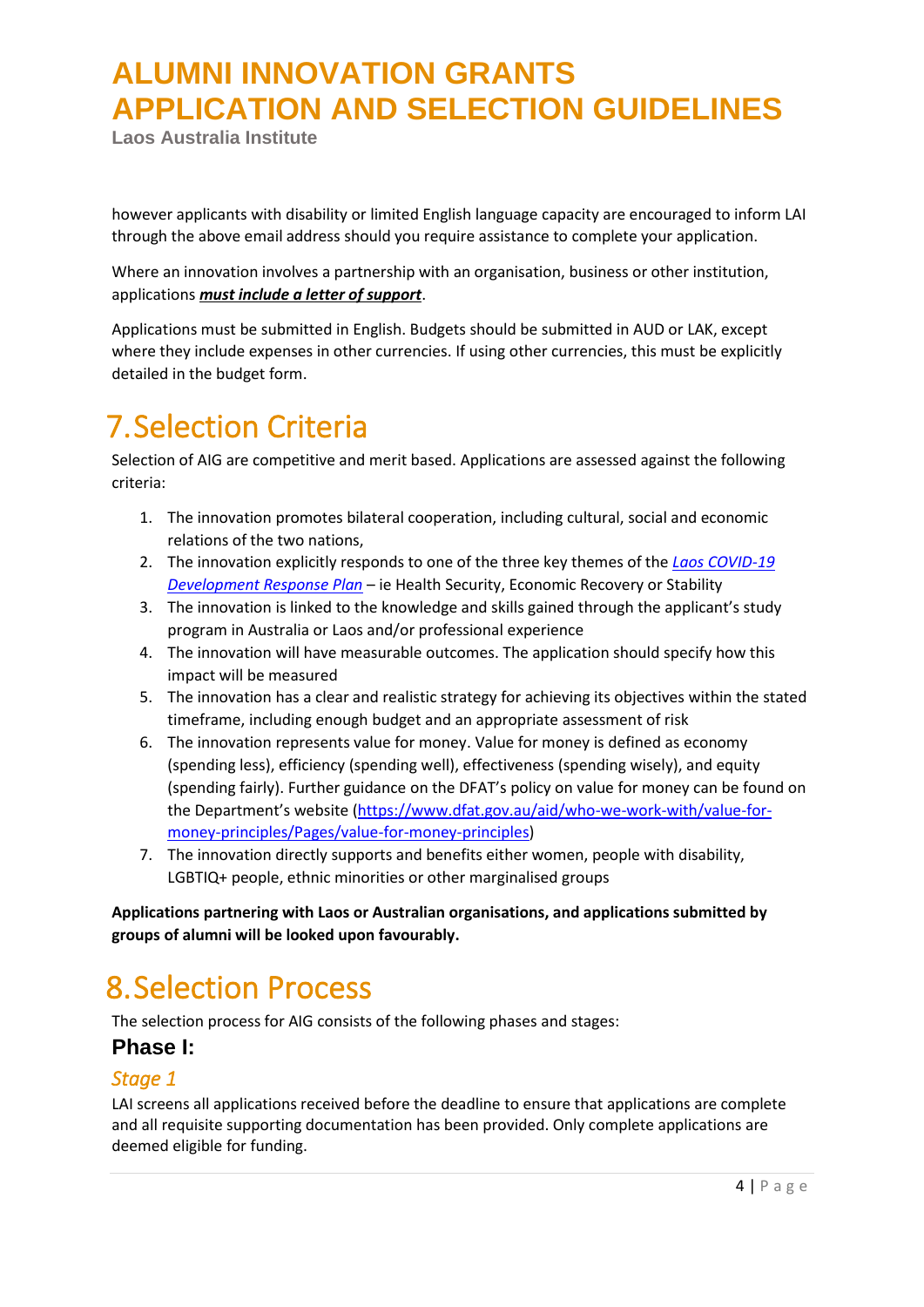**Laos Australia Institute**

#### *Stage 2*

The AIG Selection Committee assesses all eligible applications. The Committee is comprised of LAI's AIG Management Team and an independent reviewer. The Committee scores eligible applications against the selection criteria. LAI conducts due diligence on recommended applications.

#### *Stage 3*

LAI forwards applications recommended for funding to the Australian Embassy (Alumni and Australia Awards Unit) for final selection and approval.

#### **Phase 2:**

#### *Stage 4*

LAI advises applicants of the outcome of their application in writing (by email). Applicants will be advised two weeks from the closing date for applications.

#### *Stage 5*

LAI publishes details of grants awarded on the LAI website (no later than 5 working days after the grant agreements take effect).

Grant implementation should commence within 3 weeks of grant agreement signing. In case of a delay in implementation, the grantee should notify LAI of the reasons and propose a new start date not exceeding 6 weeks from grant approval date and new implementation timelines. Failure to start in this time could lead to cancelation of the grant agreement and the applicant will be required to return any payments made.

#### <span id="page-5-0"></span>9.Grant Terms and Conditions

#### **9.1 General terms and Conditions**

Successful applicants are required to sign grant agreements with Laos Australia Institute and Tetra Tech on behalf of the Commonwealth of Australia represented by DFAT. The full terms and conditions of the grant will be set out in the grant agreement. Grant funds cannot be paid until LAI receives a signed grant agreement.

Grants must be utilised within 6 months of being awarded. Applicants should advise LAI in writing of any anticipated delay in implementing the activity. An extention may be requested due to unforeseen circumstances (COVID or others). Grantees should inform LAI as soon as possible shall any implementation issues arise in order for LAI to help minigate the impact and achieve the grant's outcomes. Where funds have already been transferred to an individual or organisation for an innovation that does not go ahead within 2 months, the recipient will have to return those funds.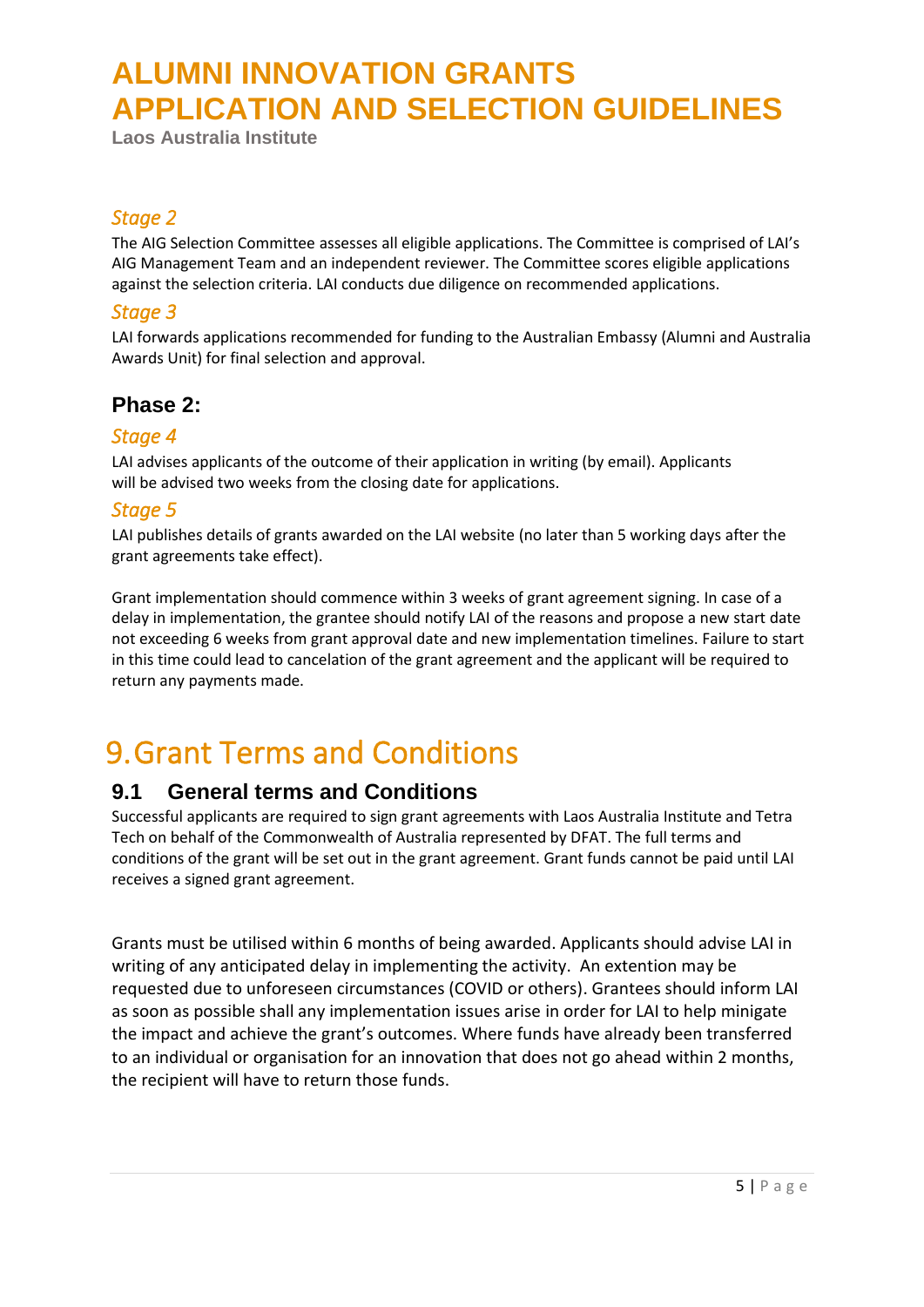**Laos Australia Institute**

Grantees are responsible for all administrative arrangements associated with their project. All administrative costs associated with the innovation or activity should be detailed in the budget submitted with the grant proposal.

Grant funds may only be used for carrying out the activities for which the grant has been awarded. Any changes to the nature of an innovation or activity must have prior approval from LAI. Grant activities may not be carried out by any other person or organisation other than the grant recipient without prior approval from LAI.

#### **9.2 Payment of Grant Funds**

All grants will be paid in LAK in tranches. LAI will pay 25 percent of the grant value upon signing of the grant agreement, followed 60 percent upon LAI receiving a satisfactory Grant progress reports and financial reports as laid out in the Financial Guidelines document and 15 percent within 14 days LAI receiving a satisfactory Activity Completion Report and Final Financial Report. The amount of the final tranche will be based on actual final costs submitted to LAI.

If submitted reports are not completed to LAI's satisfaction, a request for revision will be made and payment will not be made until a satisfactory report is approved.

Milestone payments for these tranches will be outlined in the grant agreement.

Once a grant application has been approved no further funds will be made available for that project.

#### **9.3 Termination or withdrawal of funding**

LAI reserves the right to withhold or withdraw funding, terminate an innovation or activity, or require grantees to return all or part of the grant funds if:

- LAI believes there has been unsatisfactory progress in carrying out the innovation or activity
- the grantee does not complete the funded activity
- the grantee fails to comply with the grant agreement or the AIG Guidelines
- the grantee fails to comply with lawful and reasonable instructions given by LAI
- LAI believes the grantee has not carried out the innovation or activity with reasonable care, thoroughness, and competence and to a standard that would be expected for the grantee's level of experience in their practice, profession or line of work
- the grantee provides false or misleading information to LAI
- the grantee acts illegally or negligently at any time during the funding period, and LAI believes this action significantly affects the innovation or activity, or is likely to harm the reputation of LAI or the Government of Australia
- LAI suspects that fraud has been committed. Where fraud is determined to have taken place, LAI may pursue criminal charges in accordance with the DFAT's requirements and local laws

LAI will determine the amount of funds to be returned, considering:

- whether there were any circumstances outside of the grantee's control
- whether the issue can be satisfactorily addressed within a reasonable time frame
- the proportion of the innovation or activity that has already been successfully completed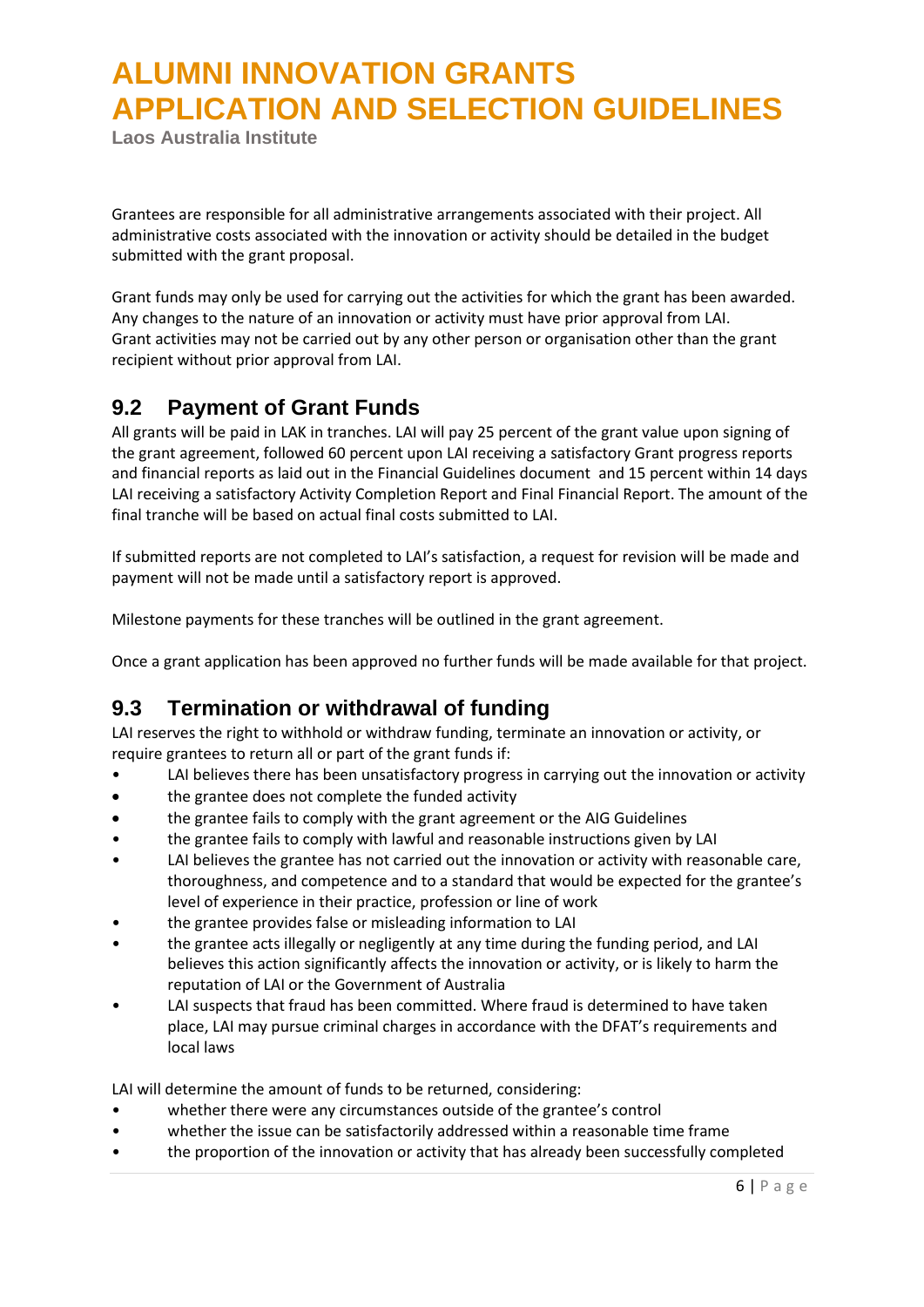**Laos Australia Institute**

#### **9.4 Taxation**

Grantees are responsible for making their own arrangements regarding any taxation liabilities that may arise from the award of funding.

#### **9.5 Insurance**

Grantees are required to obtain any insurance that is necessary or prudent for undertaking their project. This includes any necessary insurance for equipment. LAI does not accept any liability for any medical, hospital or evacuation costs incurred by participants in projects funded by LAI.

Grantees must provide LAI with evidence of their insurance policy promptly on request, as required by the grant agreement. Grantees undertaking travel must confirm that they have read the current Australian Government travel advice for that country prior to travel.

# <span id="page-7-0"></span>10. Grantee Support and knowledge Sharing

LAI will deliver a Grant Orientation (GO) for all grantees at the beginning the funding period. The GO event is an opportunity for grantees to share information on their projects and develop networks with other alumni. It allows the Australian Embassy to engage with alumni. This will either be an online or face-to-face event depending on the COVID situation at the time the activity is planned.

During the orientation, LAI provides grantees with information relevant to the management of their grants, including requirements for:

- Performance monitoring and evaluation
- Publicity and branding
- Reporting and acquittal of funds
- Risk management and fraud
- Child protection
- Gender and social inclusion

LAI staff will continue to provide advice on these matters to grantees throughout the funding period.

At the end of the funding period, if permissible, LAI will hold a closing event for selected grantees to showcase their projects and reconnect with other alumni and the Australian Embassy. The LAI communications team may also contact grantees to create media content to promote grantees work.

### <span id="page-7-1"></span>11. Performance Monitoring and Evaluation

LAI provides support to grantees to monitor, evaluate and report on the outcomes of their projects. Grantees are required to report against several indicators depending on the type of innovation as well as to provide more qualitative analysis of innovation achievements and impact. In addition, LAI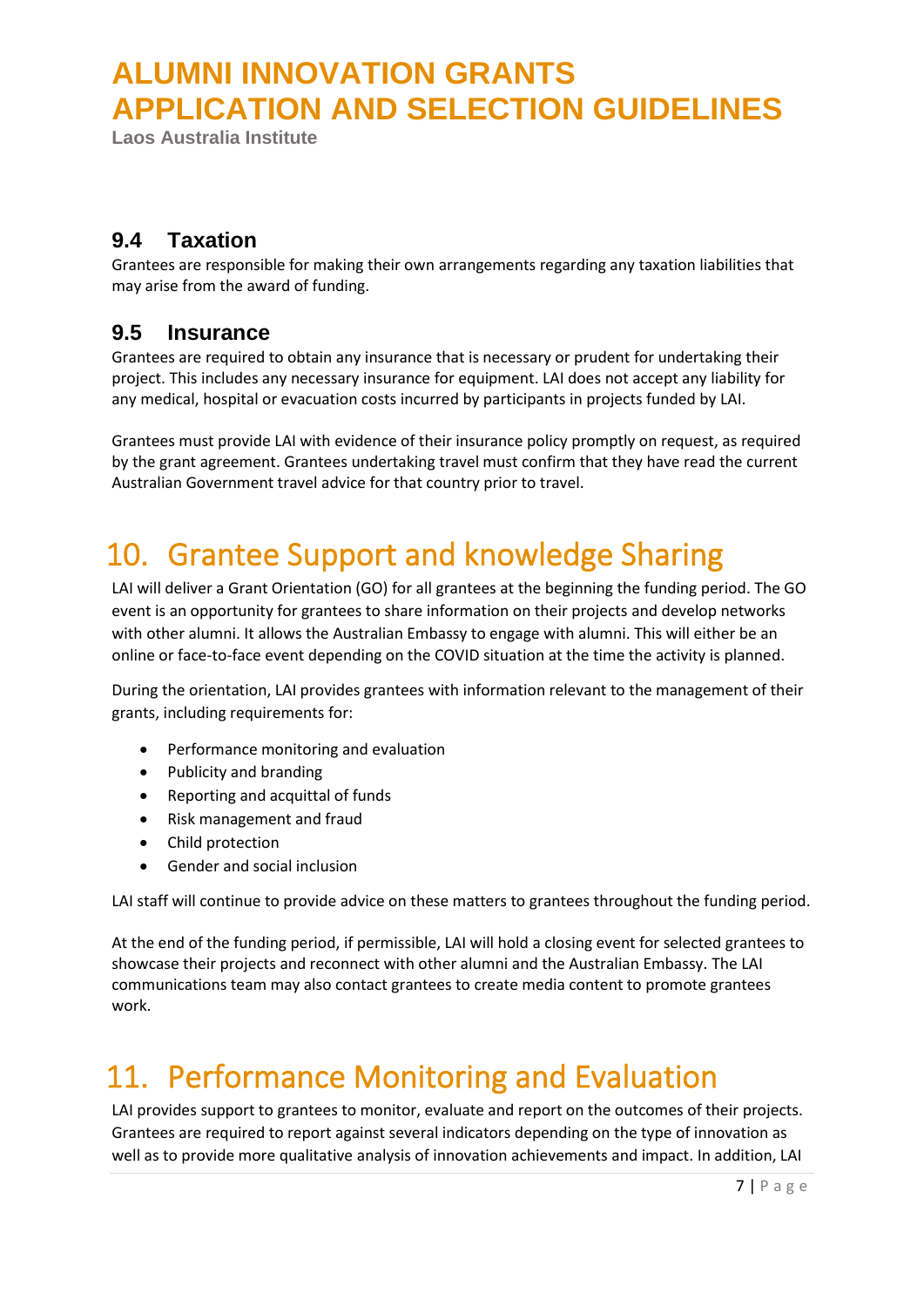**Laos Australia Institute**

carries out compliance monitoring of grant agreements throughout the funding period to minimise fiduciary risk. LAI may contact grant recipients at any time to seek information on the progress of projects and activities.

# <span id="page-8-0"></span>12. Reporting and Acquittal of Funds

Grantees must provide narrative and financial reports on their grant projects during and at the completion of their project. Reporting requirements are tied to tranche payments. See below for the narrative and financial reports required.

|                                        | Three tranche payments total                                                                                    | <b>Four tranche payments</b><br>total                                                                           | <b>Five tranche payments</b><br>total                                                                                     |
|----------------------------------------|-----------------------------------------------------------------------------------------------------------------|-----------------------------------------------------------------------------------------------------------------|---------------------------------------------------------------------------------------------------------------------------|
| <b>First tranche</b><br><b>payment</b> | On execution of Grant<br>agreement                                                                              | On execution of Grant<br>agreement                                                                              | On execution of Grant<br>agreement                                                                                        |
| <b>Second</b><br>tranche<br>payment    | On approval of Progress Report<br>and Interim Financial Report<br>mid-way through project<br>implementation     | On approval of Interim<br><b>Financial Report</b>                                                               | On approval of Interim<br><b>Financial Report</b>                                                                         |
| <b>Third tranche</b><br>payment        |                                                                                                                 | On approval of Progress<br>Report                                                                               | On approval of Progress<br>Report                                                                                         |
| <b>Fourth tranche</b><br>payment       |                                                                                                                 |                                                                                                                 | On approval of updated<br><b>Progress Report and</b><br><b>Interim Financial Report</b>                                   |
| <b>Fifth tranche</b><br>payment        | On approval of Completion<br><b>Report and Final Financial</b><br>Report due 7 days after project<br>completion | On approval of Completion<br><b>Report and Final Financial</b><br>Report due 7 days after<br>project completion | On approval of<br><b>Completion Report and</b><br><b>Final Financial Report due</b><br>7 days after project<br>completion |

Templates for preparing Grant Progress Reports and Grant Completion Reports, as well as Interim Financial Reports and Final Financial Reports will be provided to successful applicants.

Grantees must acquit the funds they have received from LAI in a timely manner. Grant funds must be fully acquitted within 14 days of the completion of the innovation through the submission of a Grant Completion Report and Final Financial Report. LAI requires copies of all invoices/receipts and other forms of documentation for expenditure items. Grantees who receive other funding from external parties that support the project are required to acquit third party contributions in their Financial Reports. Grantees must return any unspent funds to LAI.

Grantees are required to retain copies of original receipts and records relating to the grant for a period of at least seven years as per LAI's policy and Generally Accepted Accounting Principles (GAAP). Grantee must make copies of original receipts and records available upon request from LAI.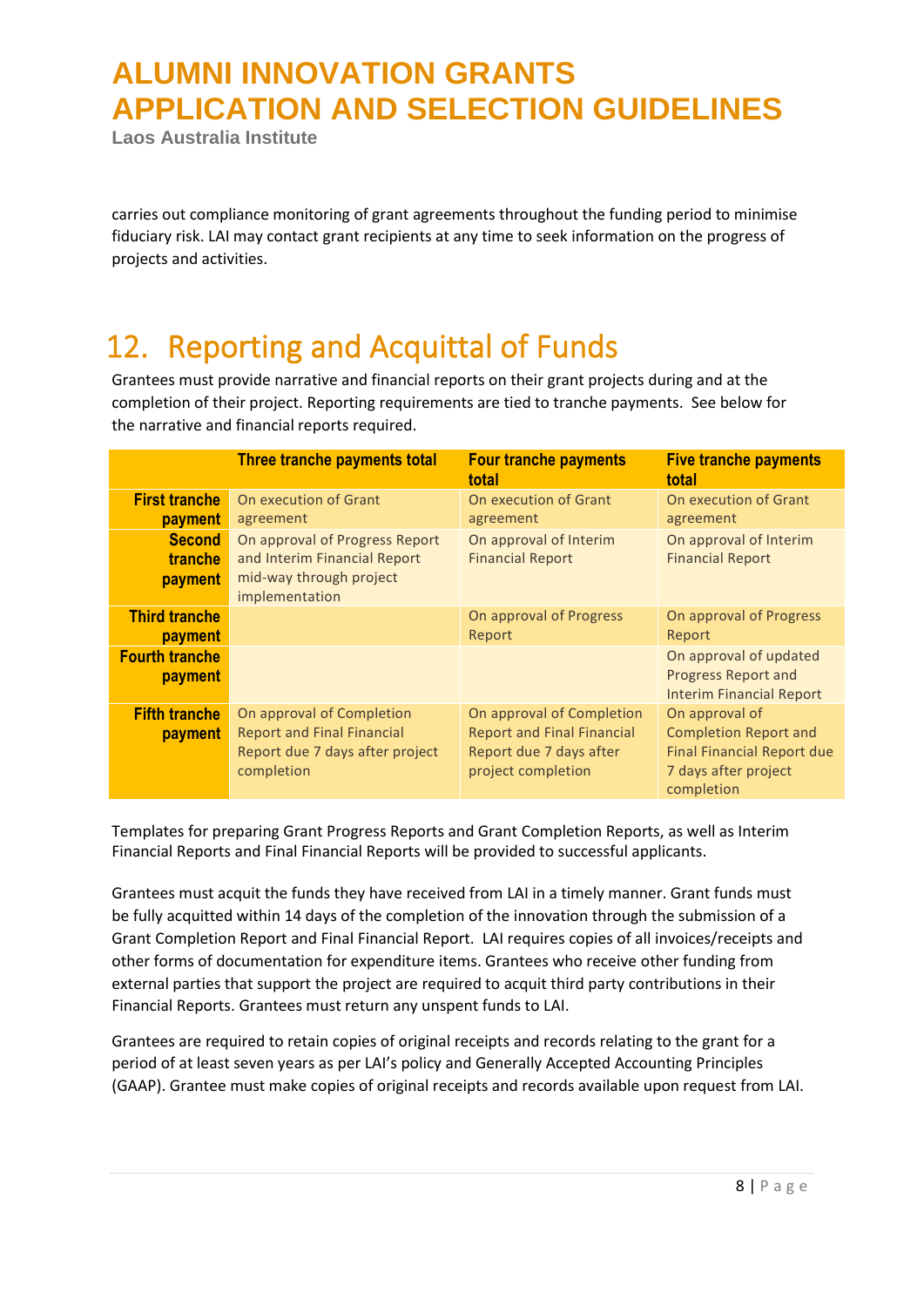**Laos Australia Institute**

*Please note that failure to submit quality reporting documents by the date outlined in the Grant Agreement will result in termination of the Grant and you will be ineligible to receive any future funding or support from the Australian Government.* 

#### <span id="page-9-0"></span>13. Gender equality and social inclusion

The Australian Government is committed to promoting gender equality and empowering women and girls. DFAT's Gender equality and women's empowerment strategy (February 2016) establishes three priorities to guide Australia's work on gender equality:

- enhancing women's voice in decision-making, leadership, and peacebuilding,
- promoting women's economic empowerment, and
- ending violence against women and girls.

Disability-inclusive development is also a priority for Australia's international engagement. DFAT's Development for All 2015-2020: Strategy for strengthening disability-inclusive development in Australia's aid program guides Australia's aid program in supporting people with disabilities in developing countries.

Consideration of GEDSI issues will vary depending on the type of activity proposed, however *all grants must demonstrate consideration of how the grant will contribute to empowering women and girls, promoting gender equality, disability, and social inclusion.*

All activities will apply principles of do no harm, ensuring that they do not exacerbate existing gender inequalities for people with disabilities.

LAI encourages female alumni, LGBTIQ+ alumni, alumni with a disability and alumni from remote regions or ethnic minorities to apply to the AIG for grant funding.

#### <span id="page-9-1"></span>14. Risk Management and Fraud

Grantees are required to regularly review and manage the risks identified in their proposals throughout the grant period. LAI requires grantees to report key risks and risk response in a timely manner. This includes risks to the achievement of the program's objectives, fiduciary risks, and risks to the reputation of LAI or the Australian Government.

DFAT's approach to identifying and assessing risk in aid investments follows the principles of the International Risk Management Standard (AS/NZS ISO 31000:2018). Further information on risk management in the aid program is available on the DFAT website.

LAI has zero tolerance towards fraud and is committed to minimising the incidence of fraud through the development, implementation and regular review of fraud prevention, detection and response strategies. LAI expects all grantees to comply with DFAT's Fraud Policy Statement and Fraud Control and Anti-Corruption Plan. The Fraud Policy Statement defines fraud as 'dishonestly obtaining a benefit, or causing a loss, by deception or other means'. This definition extends beyond the legal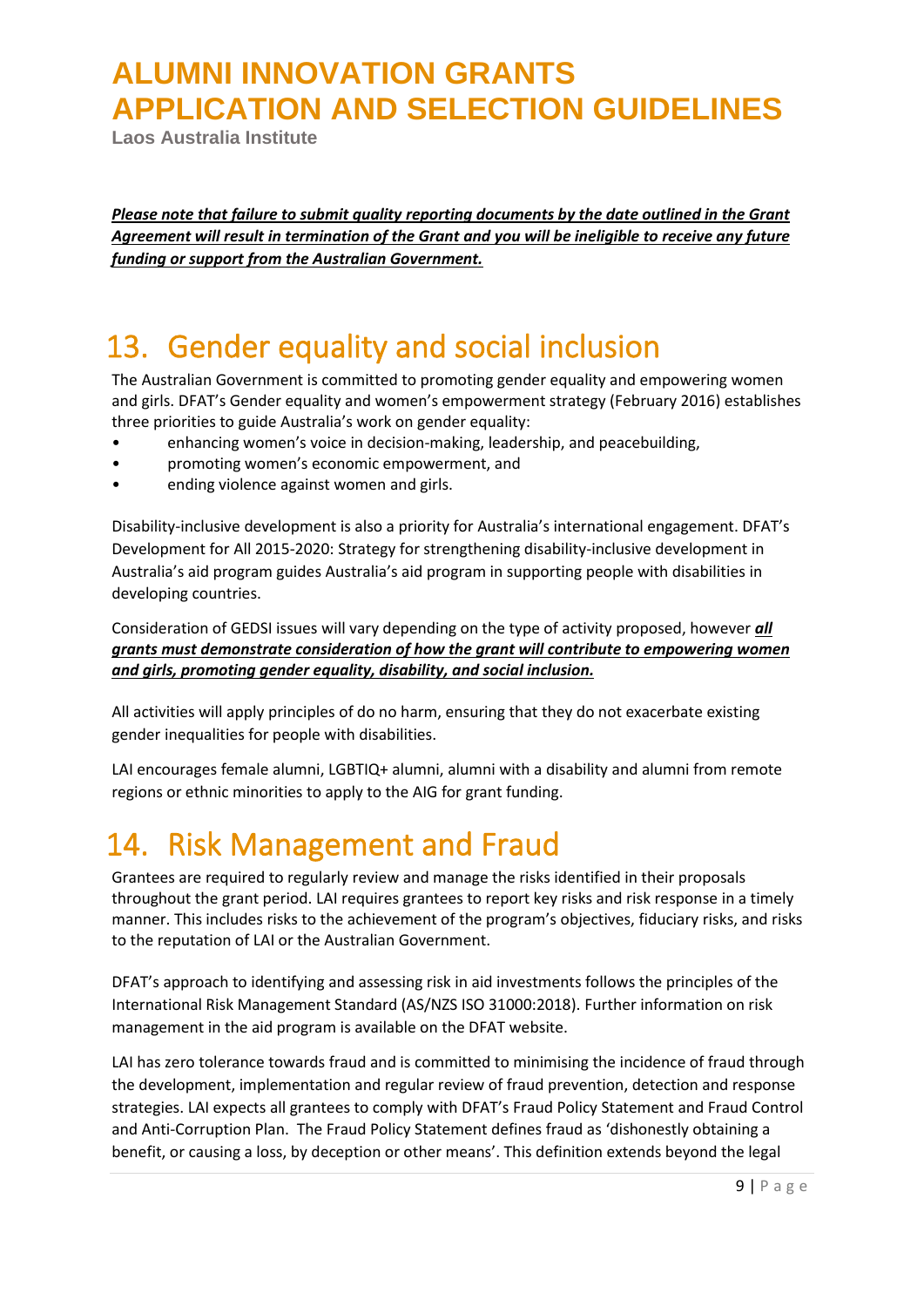**Laos Australia Institute**

definition of fraud to include benefits obtained that can be both tangible and intangible. It thus encompasses activities or behaviours broader than the misuse or misappropriation of monies or assets and includes:

### <span id="page-10-0"></span>15. Publicity and Australian Identity

LAI encourages grantees to promote their projects in traditional or online media and through their own networks. Australian Government funding should be appropriately acknowledged in publications, reports, at training courses and workshops, and in presentations at conferences by using the disclaimer provided below (in both English and Lao Language).

*Disclaimer: This report/research/publication is supported by the Australian Government. The opinions expressed in this report/research/ publication are those of the author(s) and do not necessarily reflect the views of the Australian Government.*

Grantees will receive a communications induction before commencing the project. This induction will provide specific guidance on communications and marketing materials to be produced as part of the grant implementation.

The grantee will be solely responsible for any discrepancy that is reflected in the publications and/or reports of their grant. The results of the grants may not necessarily be the view endorsed by the Australian Department of Foreign Affairs and Trade (DFAT) or LAI.

LAI would appreciate hard or soft copies of any media coverage or publications resulting from grant activities.

All grantees are required to provide five good quality high-resolution digital photographs, together with a brief description of the innovation for use on the Global Alumni, LAI, Australian Embassy and/or DFAT websites or social media platforms.

When promoting innovations through social media channels, grantees should use the following hashtags and handles:

#BuildingLaosFutureTogether @AustraliaAwards

#BuildingLaoLeaders @AusGlobalAlumni

# <span id="page-10-1"></span>16. Intellectual Property

Grantees retain the right to any intellectual property produced using grant funds or as a result of grant projects. Intellectual property means any trademarks, copyright, designs, rights in computer software, databases and lists, rights in any inventions, technology, experimental methods and results, processes, systems, concepts, protocols, techniques and know–how of any nature, patents, plant variety rights, and all other intellectual property, as that term is generally understood, whether registered or unregistered.